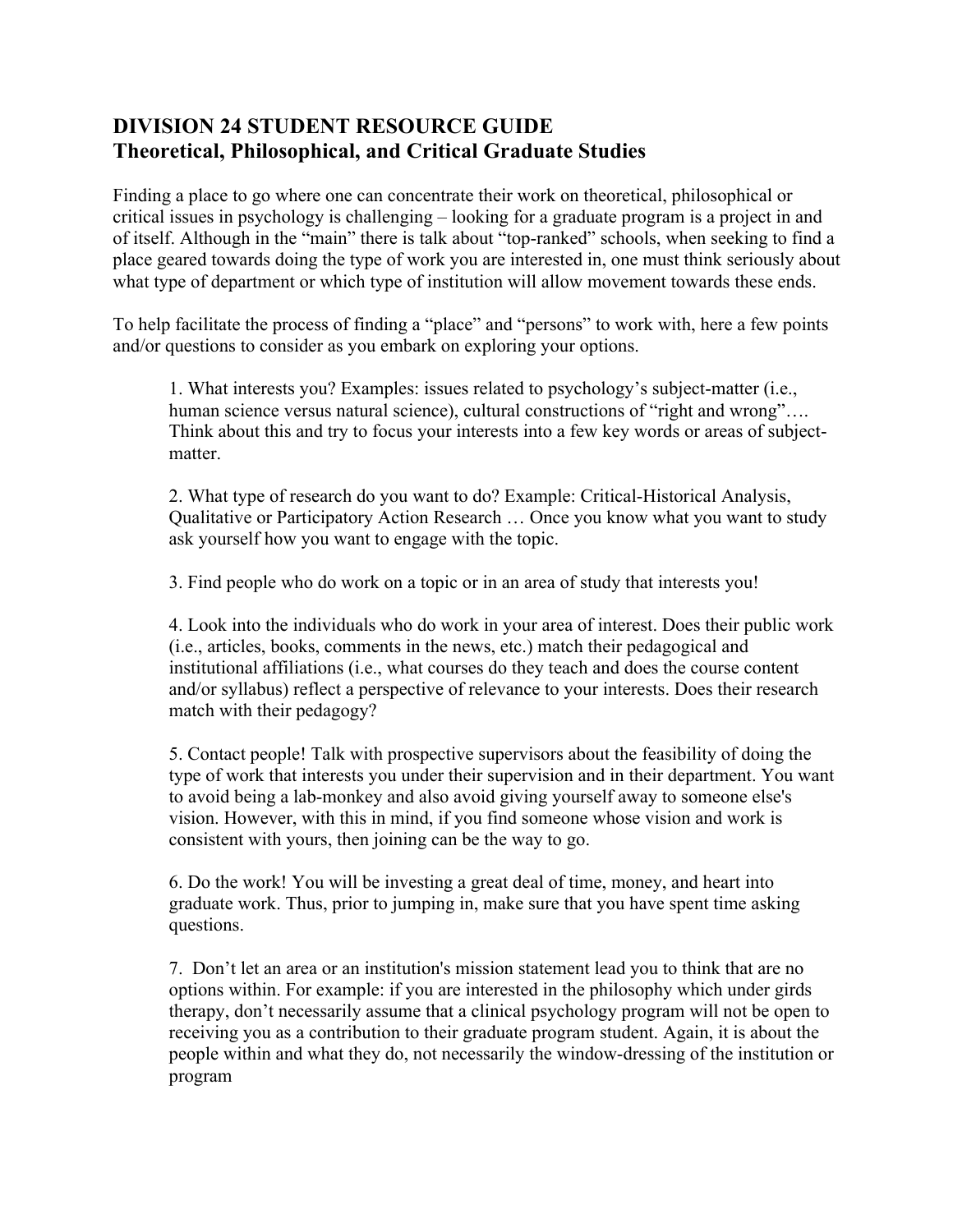8. Once in, don't be afraid to make a move. All too often people get into graduate school, find out it isn't what they expected, and then feel "stuck." You are not beholden to stay, if you are not doing the work you think is important, think seriously about making a move. Plan for a move sooner rather than later, especially because the longer you stay in a situation, the more financially beholden you may feel (i.e., invested and in-debt).

Here are a list of some areas to look into that may have individuals within the department, program, or faculty that are open to theoretical, philosophical, critical, and social justice work. Everything is listed alphabetically (not by openness to alternative forms of scholarship).

## **Areas to explore within Psychology**

Community Psychology Counseling/Clinical Psychology Educational Psychology History and Theory of Psychology Social and Cultural Psychology

## **Areas to explore outside of Psychology**

Faculties of Education History and Philosophy of Science Programs Interdisciplinary Studies Schools of Social Work Social-Political Departments Sociology Departments Theology Departments Women's Studies

# **PLACES OR PERSONS TO LOOK INTO**

Below is a list of institutions, departments, and/or faculty members that do critical, social justice, theoretical, or qualitative research. The list is broad and general. There are researchers listed below that do qualitative work or community-based research, for example, within a community psychology programs, whereas as others listed may do predominately theoretical work. This list is not exhaustive (and will continue to be updated) however, it may represent a place to start.

(\*) Asterisk indicates that this is an individual one of us knows personally and/or we are certain that they identify as someone who does critical work. In addition, when individuals are listed, in general, they are listed because either they do theoretical, critical, or qualitative; they therefore represent a touch-stone as they may be able to provide insight into options available at their respective institutions. This list is subjective and therefore any names listed are there only in so far as one of us has looked at their work and thought they would open to doing work in a "nontraditional" capacity, or they would be able to provide information on options at their institutions.

# **Graduate Programs**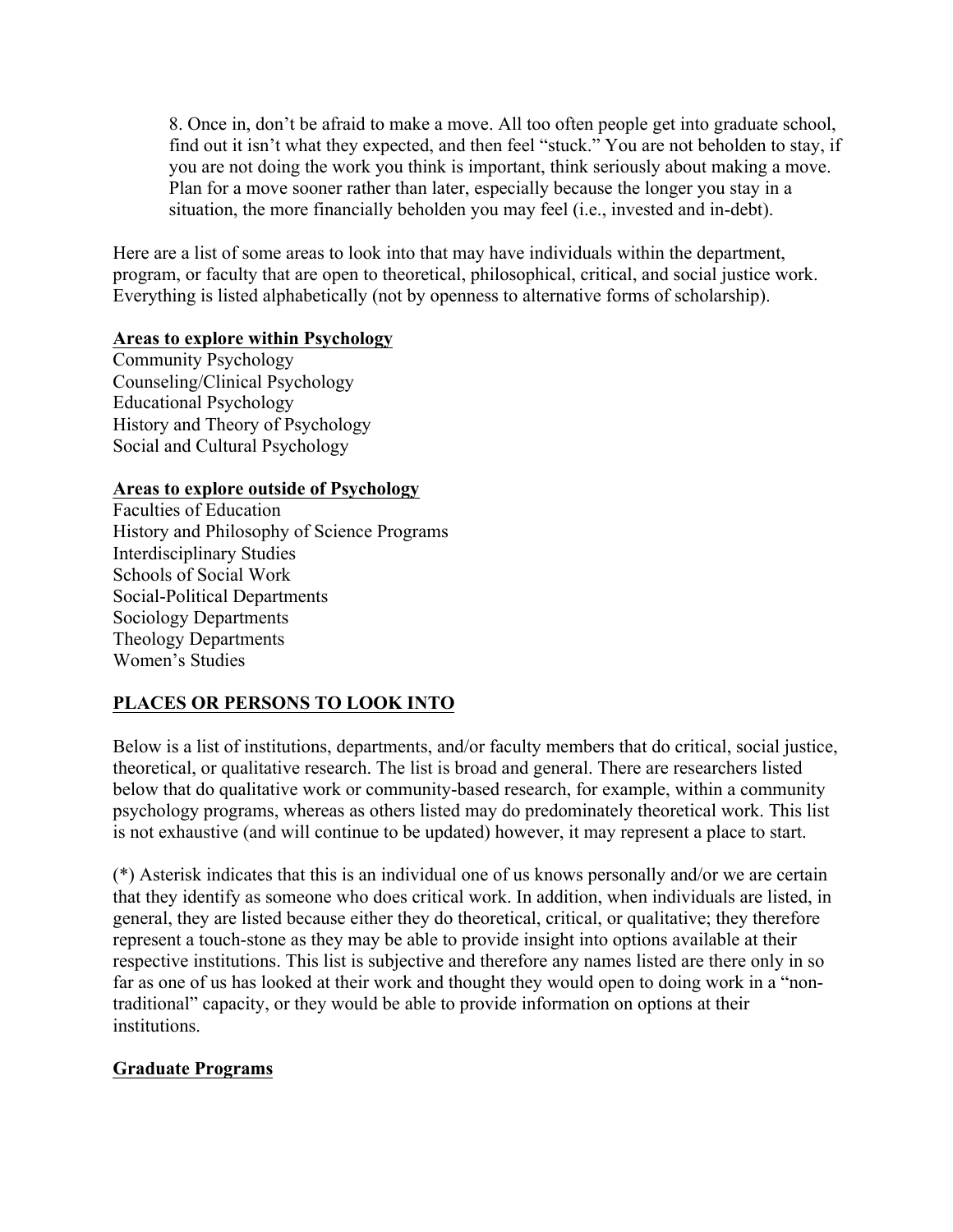Psychology Programs (All inclusive: General Psychology, Social, Educational, Cultural, Counseling, Clinical, Community etc.)

## **In the United States:**

**Brigham Young University**, Provo, Utah.

*Psychology*

- Bonnie Ballif-Spanvill
- \*Brent Slife (also *Clinical*)
- Edwin Gantt
- \*Jeffrey Reber
- Niwako Yamawaki
- \*Sam Hardy

*Instructional Psychology and Technology*

- David Williams
- \*Stephen Yanchar

*Counseling Psychology*

- Aaron Jackson
- Timothy Smith

*Clinical Psychology*

- Scott Baldwin *Educational Leadership and Foundations*
	- Clifford Mayes

*Philosophy*

- Travis Anderson
- James Faulconer

*Religion—Ancient Scripture* 

• Daniel Judd

*Sociology*

• Stan Knapp

### **Clark University**, Worcester, MA *Peace Studies*

• Joseph DeRivera

*Developmental Psychology*

- Jaan Valsiner
- \*Rachel Joffe Falmagne

# **Duquesne University**, Pittsburgh, PA

*Clinical Psychology*

- Suzanne Barnard
- \*Daniel Burston
- \*Constance Fisher
- Marco Gemignani
- Jessie Goicoechea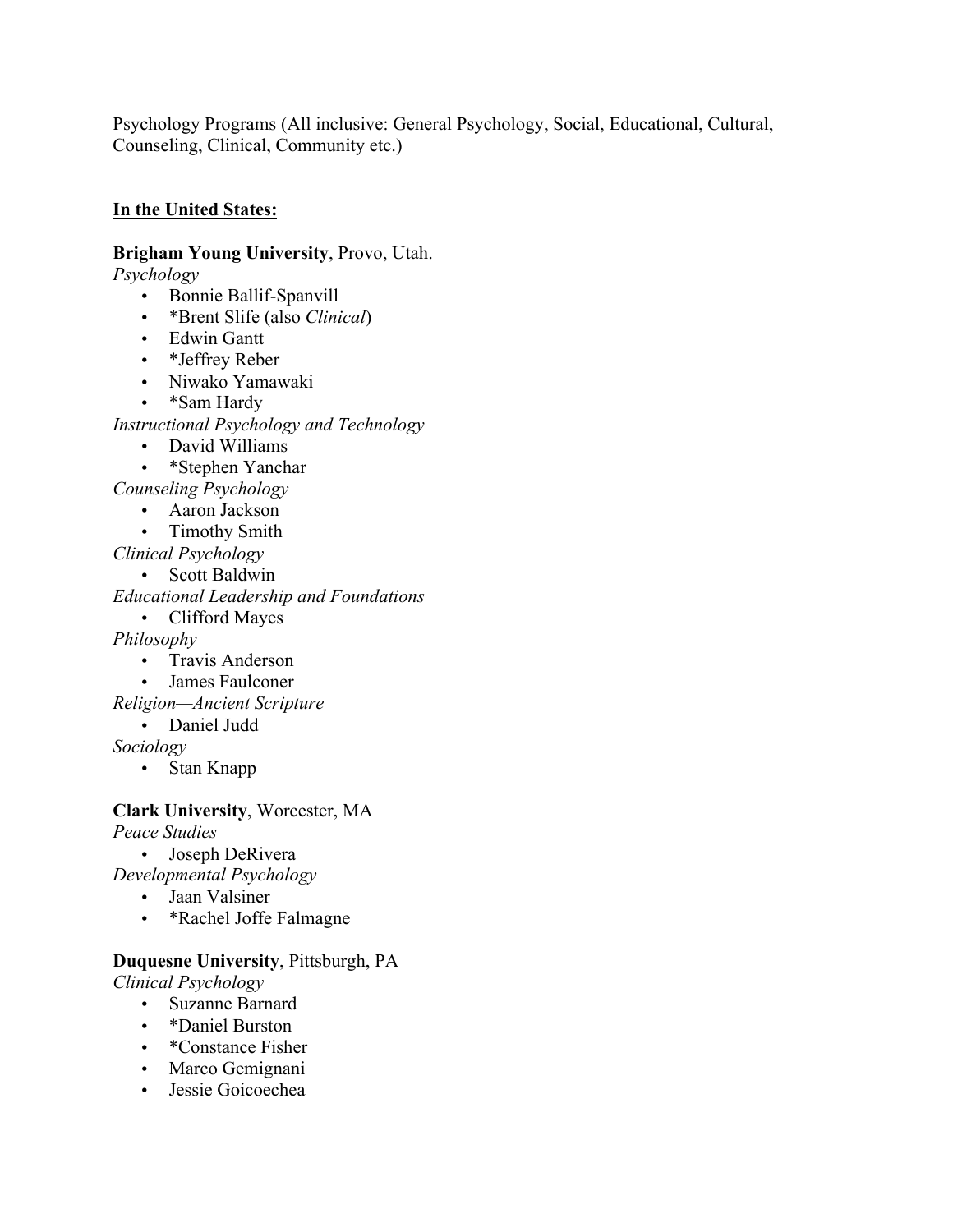- Leswin Laubscher
- Martin Packer
- Paul Richer
- Eva-Maria Simms

### **Fielding Graduate University**, Santa Barbara, CA.

*Clinical Psychology*

• Ruthellen Josselson

## **Fordham University**, Bronx, NY

*Clinical Psychology*

• \*Fred Wertz

### **Fuller Theological Seminary**, Pasadena, CA

*Clinical Psychology (Ph.D. and Psy.D.)*

• Alvin Dueck

**James Madison University**, Harrisonburg, VA. *Clinical and School Psychology (Psy.D)*

### **New School for Social Research**, New York.

*Clinical Psychology*

• Jeremy Safaran

## **New York University**, New York.

*Psychology*

• \*Michael Westerman

*Philosophy*

• Ned Block

## **Notre Dame University**, IN.

*Counseling Psychology & Interdisciplinary Studies*

• George Howard

## **Oklahoma State**, Stillwater, OK.

*School of International Studies*

## **Pacifica Graduate Institute's**, CA.

*M.A. & Ph.D. – Community/Ecological Fieldwork & Research Program – Depth Psychology*

- Mike Denney
- Dan Hocoy
- Roxana Khan
- Sam Mickey
- Maurice Stevens
- Oksana Yakushko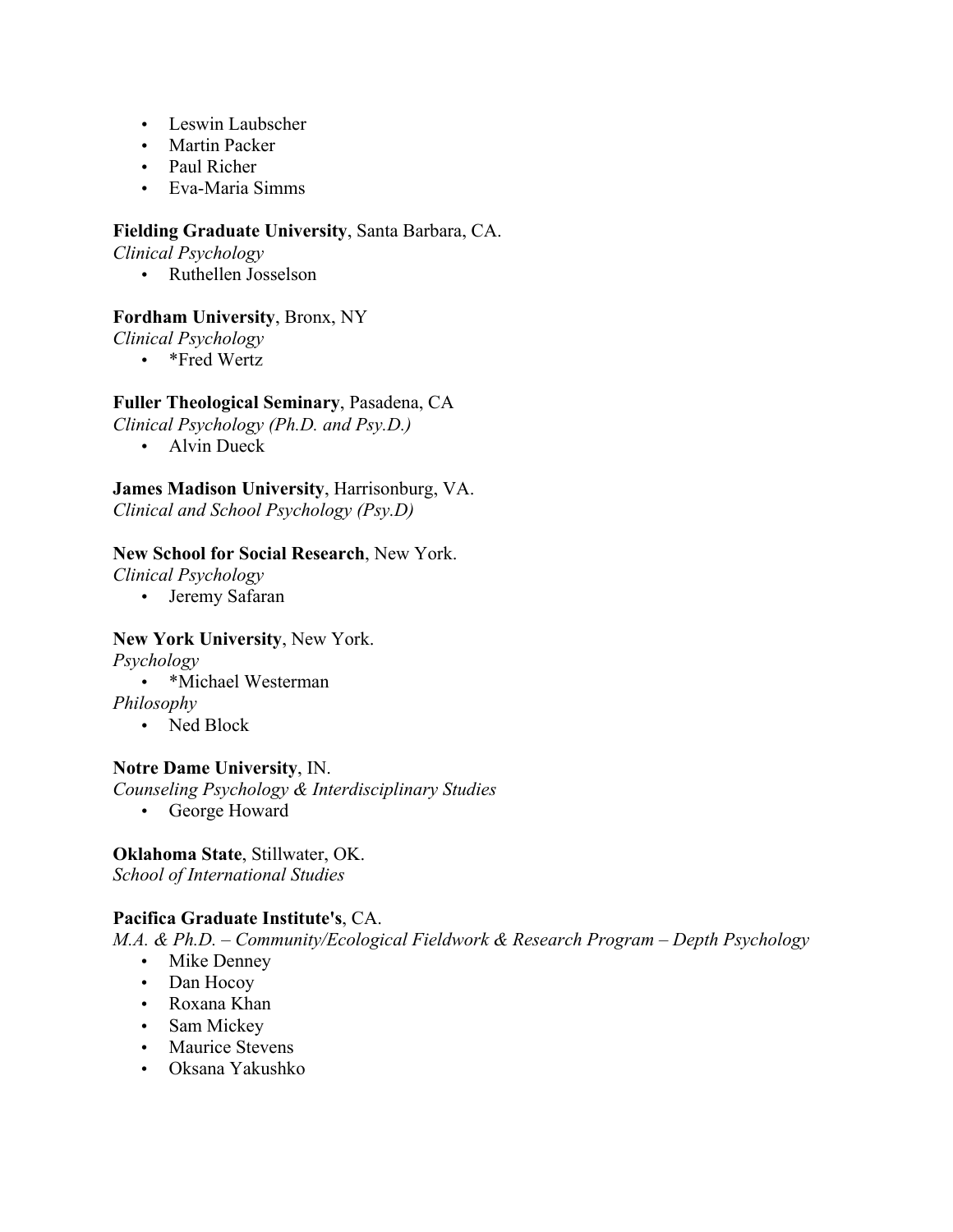### **Rutgers University**, New Jersey.

*Graduate School of Applied Psychology – Clinical, Community & Educational Psychology* 

## **Saybrook Graduate School**, San Francisco, CA.

*Psychology with concentration area – Social Transformations*

### **Seattle University**, WT.

*Clinical Psychology*

- Kathleen Cook
- Lane Gerber
- Steen Halling
- Randall Horton
- Le Xuan Hy
- Kevin Krycka
- Kathleen La Voy
- Erica Lilleleht
- Katherine Raichle

## **University of California-Santa Cruz**, CA.

*Social Psychology*

- Heather Bullock
- Shelly Grabe
- Phillip L. Hammack
- Craig Haney
- Aida Hurtado
- Regina D. Langhout
- Aaronette White

### **University of Chicago**, IL.

*Human Development*

• Richard Schweder

*Conceptual and Historical Studies of the History and Philosophy of Science* 

• Robert Richards

## **University of Illinois at Urbana-Champaign**, IL.

*Clinical-Community Psychology*

• \*Michael Kral

## **University of Memphis**, TN.

*Clinical Psychology*

- Heidi Levitt
- Robert Neimeyer

## **University of Miami**, FL.

*Community Psychology*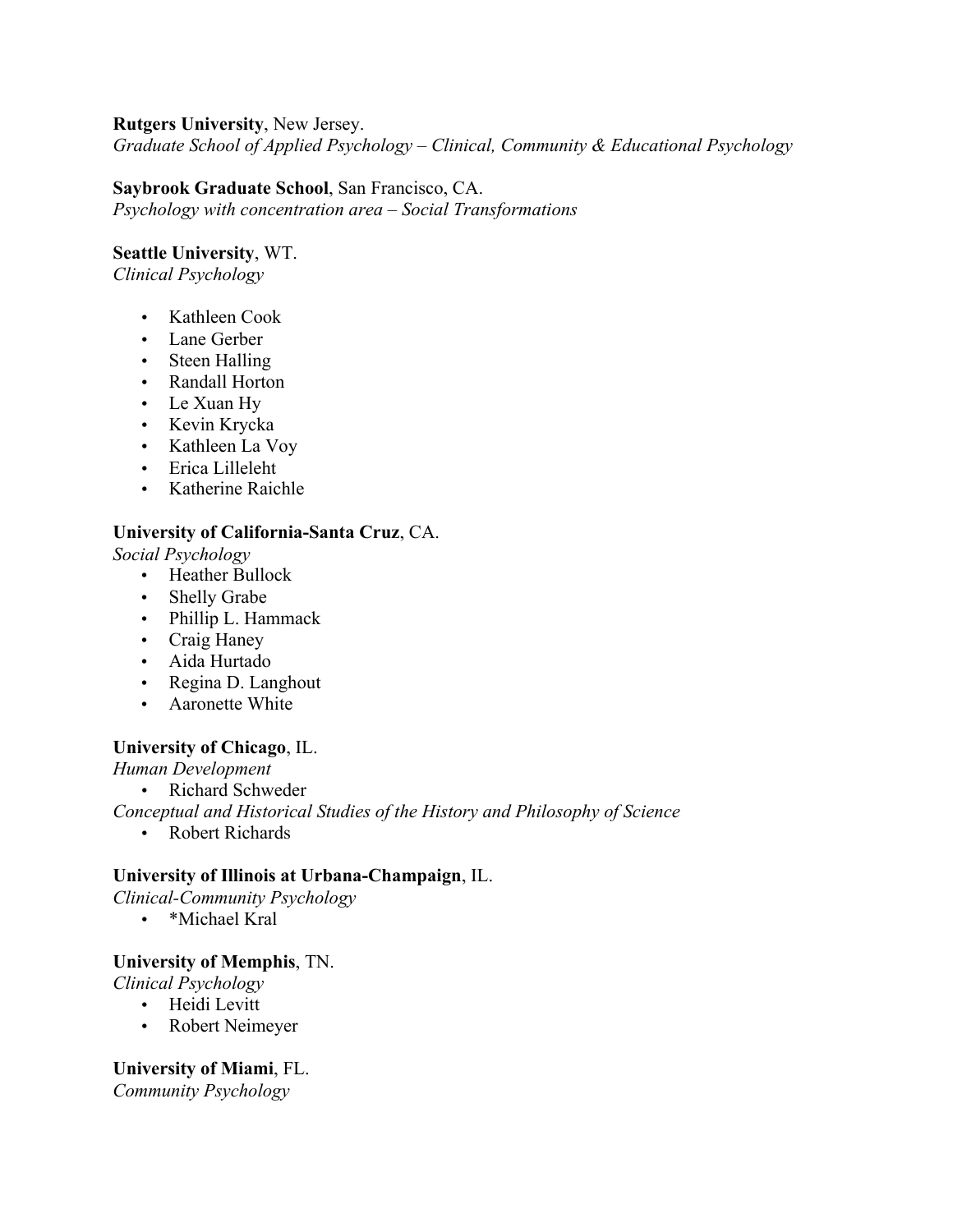### • \*Isaac Prilleltensky

*Counseling Psychology*

• \*Blaine Fowers

*Philosophy*

• Edwin Erwin

## **University of Michigan**, MI.

Psychology Department has 3 Joint Graduate Programs: *Social Work & Psychology; Education & Psychology; Women's Studies & Psychology Clinical Psychology*

• Joseph Gone

• Donna Nagata

## **University of Oregon, Portland**, OR.

*Graduate School of Education and Counseling*

• \*Tod Sloan

## **University of South Florida**, FL.

*Philosophy*

• \*Charles Guignon

## **University of Tennessee**, TX.

*Center for Applied Phenomenological Research*

## **University of Texas-Austin**, TX.

*Educational Psychology*

• \*Frank Richardson

## **University of West Georgia**, Carrollton, GA

*Individual, Organizational, and Community Transformation & Counseling Psychology*

- Christopher Aanstoos
- \*John Carter
- Jeannette Diaz-Laplante
- Eric Dodson
- Tobin Hart
- Neill Korobov
- Mark Kunkel
- \*Kareen Malone
- \*Lisa Osbeck

## **Vanderbilt University Peabody College,** Nashville, TN.

*Ph.D. – Community Research and Action*

## **West Chester University**, PA.

*Sociology*

• Leigh Shaffer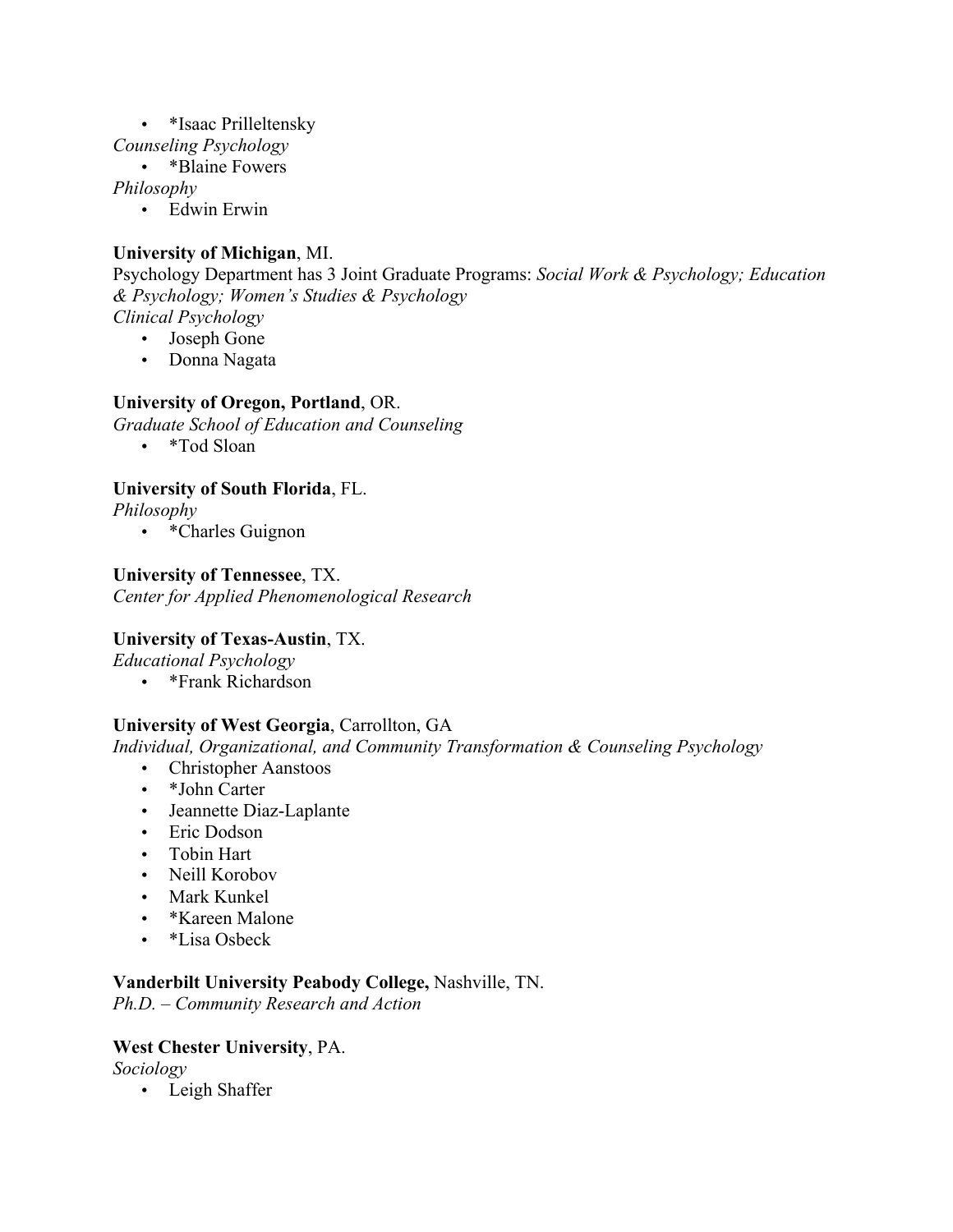### **USA - Masters degree only**

### **Lesley University**, Cambridge, MA.

*Counseling Psychology*

• \*Lisa Hoshmand

### **Montana State University**, Bozeman, MN

*Counseling Psychology*

• \*John Christopher

# **New College of California**, San Francisco, CA.

*M.A. – Feminist-Clinical & Social-Clinical*

### **Saint Michael's College**, Burlington, VT.

*Clinical Psychology*

• \*Ronald Miller

**Seattle University**, Seattle, WA. *Existential-Phenomenological Therapeutic Program* 

### **University of Dallas**, TX.

*Psychology*

- \* Amy Fisher Smith
- Gilbert Garza
- Robert W. Kugelmann,
- \*Scott Churchill

### **Wesleyan University**, Middletown, CT.

*Psychology*

• \*Jill Morawski

# **Utah Valley University**, Orem, UT.

*Social Work*

• Matthew Draper

## **In Canada**

### **Doctoral**

# **University of Alberta**, Edmonton, Alberta.

*Social and Cultural Psychology*

- \*Cor Baerveldt
- Takahiko Masuda
- Kimberly Noels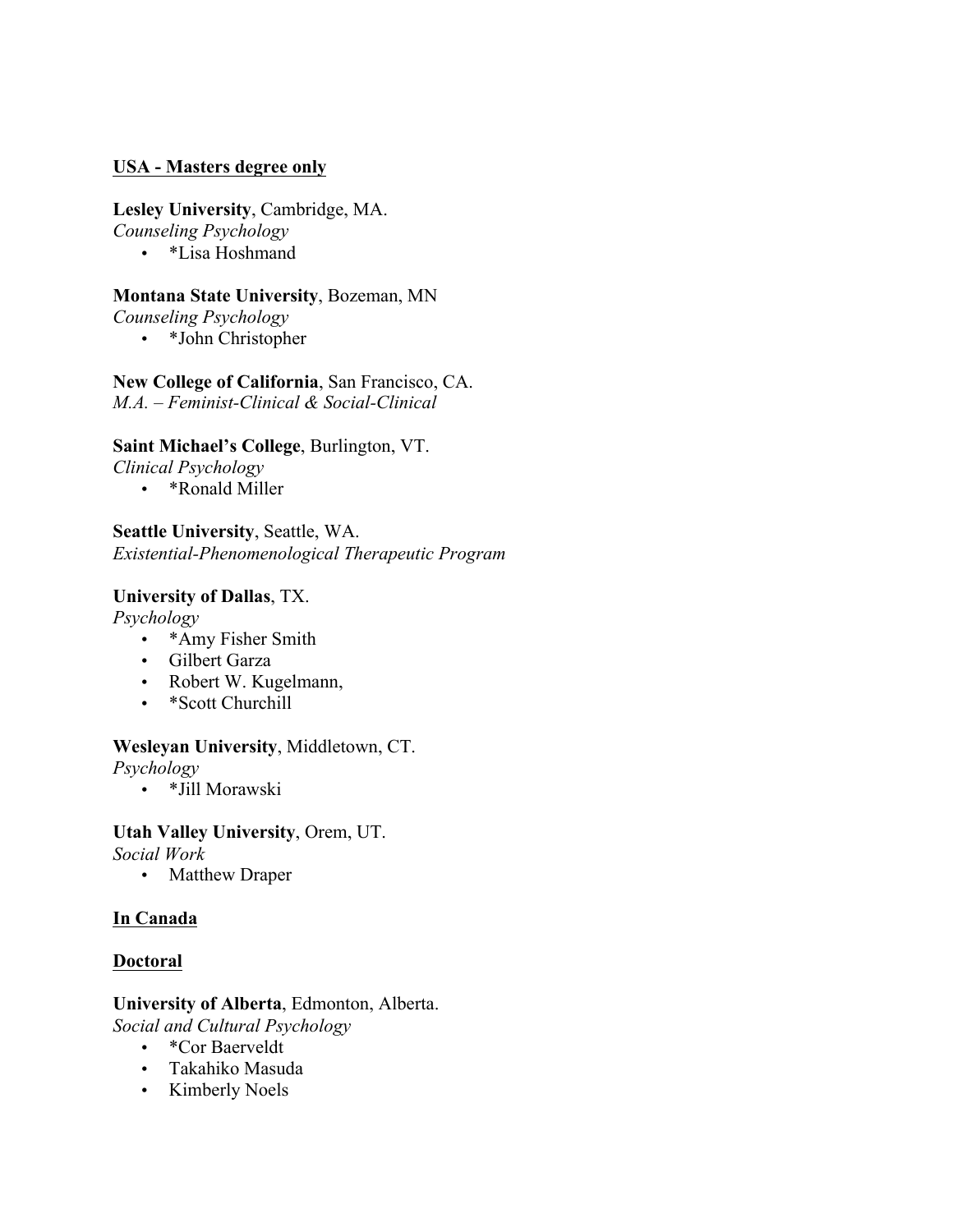### **University of Calgary**, Calgary, Alberta.

*Clinical Psychology*

• \*Henderikus Stam

### **University of Prince Edward Island**, Charlottetown, Prince Edward Island, Canada *Psychology*

- \*Scott Greer
- \*Michael Arfken

## **OISE, University of Toronto,** Toronto, Ontario.

*Adult Education and Community Development and Counseling Psychology Programs*

## **Simon-Fraser University**, Burnabay, British Columbia.

*Psychology (Theory and Methods)*

- \*Jack Martin
- \*Michael Maraun
- \*Kathleen Slaney

## *Educational Psychology*

- \*Jeff Sugarman
- \*Roger Frie

## **York University**, Toronto, Ontario.

*History and Theory of Psychology*

- Christopher Green
- \*Michael John Pettit
- \*Alexandra Rutherford
- \*Thomas Teo

### **Wilfrid Laurier University**, Waterloo, Ontario.

*Community Psychology*

## **UNDERGRADUATE-ONLY PSYCHOLOGY PROGRAMS**

### **University of Alberta, Augustana**; Psychology

• \*Jason Goertzen

## **Bowdoin College**, Brunswick, ME

*Psychology*

• \*Barbara Held

### **Connecticut College**, New London

*Human Development*

• Sunil Bhatia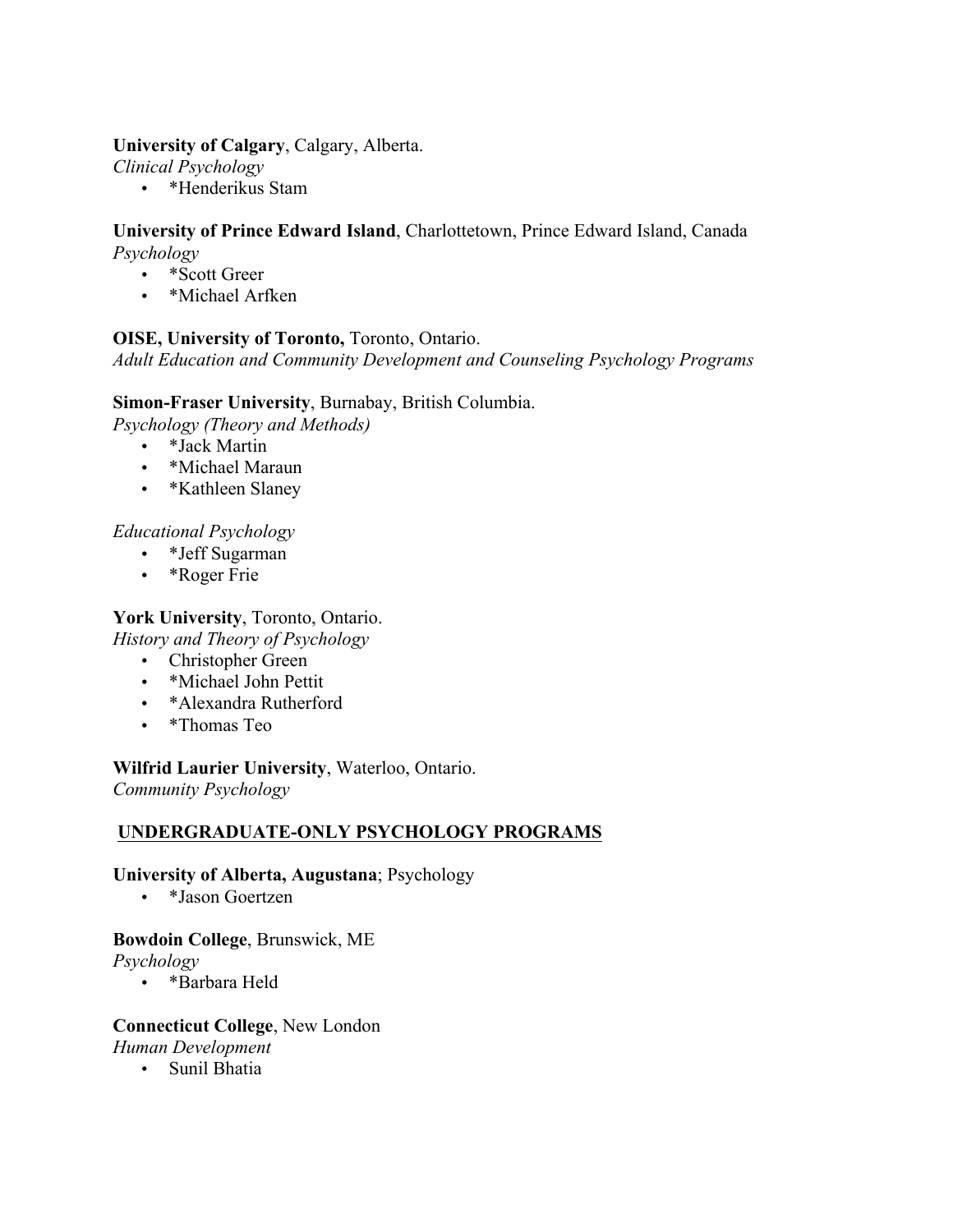### **Hampshire College**, Amherst, MA

*Psychology*

• \*Peter Gilford

# **College of the Holy Cross**, Worcester, MA

*Psychology*

- \*Mark Freeman
- \*Suzanne Kirschner

### **University of Maine Farmington**,

*Psychology*

• Steven Quackenbush

### **Muhlenberg College**, Allentown, PA

*Psychology*

• \* Alan Tieltveit

### **State University of New York – Potsdam**,

*Psychology*

• \*Michael Tissaw

### **Swarthmore College**, PA

• \*Kenneth Gergen

### **Outside of North America – Going International**

**Bolton Institute**, United Kingdom *M.Sc. – Critical Psychology (Distance Learning)*

## **Cardiff University**, Wales, United Kingdom.

*M.Sc. – Critical Psychology in the Social Sciences*

### **London School of Economics**, London, England.

*M.Sc. & Ph.D. – Institute of Social Psychology – Critical Social Psychology Research Group*

• \*Derek Hook

### **Manchester Metropolitan University**, Manchester, England

*M.Sc. & Ph.D. Psychology Programmes in Critical Psychology Discourse Unit – Centre for Qualitative and Theoretical Research on the Reproduction and Transformation of Language, Subjectivity and Practice*

• \*Ian Parker